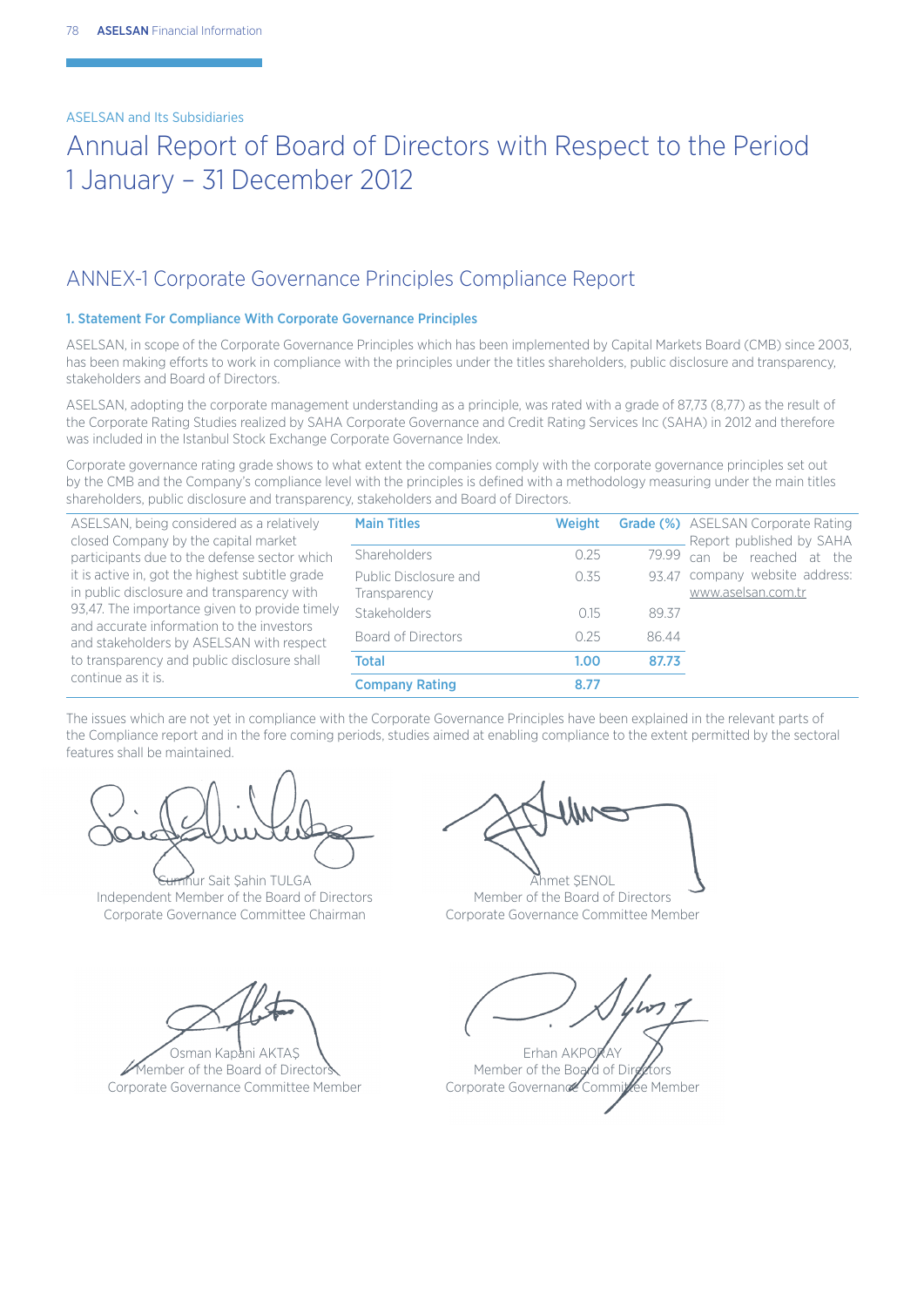## Annual Report of Board of Directors with Respect to the Period 1 January – 31 December 2012

#### PART I - SHAREHOLDERS

## 2. Relations with Shareholders Department

Information regarding Investor Relations and Affiliates Department formed as a department responsible for the relations with the shareholders in our Company is given below:

| Ahmet DFMIR      | Chief Financial Officer/Vice President                              |
|------------------|---------------------------------------------------------------------|
| Aykan ÜRETEN     | Finance Director                                                    |
| Pinar CELEBİ     | Treasury and Fund Manager/Investor Relations Department Responsible |
| Bâni Betül GÖKCE | Investor Relations and Affiliates Department/Senior Expert          |
| Yücel SEZER      | Investor Relations and Affiliates Department/Expert                 |

#### Contact Information

Tel: (312) 592 12 42 - 45 - 46 - 70

#### e-mail: ortaklar\_servisi@aselsan.com.tr

Particular activities carried out by the Investor Relations and Affiliates Department in 2012:

- To enable the exercising of partnership rights of the shareholders and to enable the keeping of shareholder records in a stable, safe and updated manner,
- To Coordinate the public disclosure of material events,
- To respond to the shareholders with respect to their written information requests except for the non-disclosed, confidential information and trade secrets about the Company,
- To enable the General Assembly Meeting to be held in compliance with the applicable legislation, articles of association and other internal regulations, to enable the keeping of voting results and sending the reports related to the results to the shareholders,
- To pursue and monitor all kinds issues regarding public disclosure including the disclosure policy of the Company and the legislation,
- To fulfill the duties set forth by the Corporate Governance Committee,
- To carry on the transactions related to capital increase, profit distribution, amendments to the articles of association and activities related to Corporate Governance Principles studies,
- To coordinate the up-to-dateness of the list of the ones who have access to internal information, to inform the persons on the list of the ones who have access to internal information with respect to the protection of the internal information to enable the rules of confidentiality are abided by until the material events, financial and operational results are disclosed to the public.
- To enable transactions for the dematerialization of the physical shares over the Central Registry System.
- Information and explanations which might affect the exercising of the shareholding rights are submitted to the shareholders through the Company website in an up-to-date manner.

The dematerialization of physical shares of 137 shareholders were realized in 2012 by the Investor Relations and Affiliates Department along with the transaction of profit share receivables. The transactions of dematerialization ended on 31.12.2012 pursuant to the legislation.

#### 3. Exercising of Information Acquisition Rights of the Shareholders

Within 2012, the information requests with regard to utilization of the profit share receivables and bonus shares of 150 shareholders which were not utilized within the required time and the method to follow for the transaction of how the shares should be dematerialized were responded to orally. Attention is paid to respond to the information request of the shareholders who apply to our Company in order to get information in a clear and complete manner.

The content of "Investor Relations" in the Turkish version of our website was extended within 2012. Within the scope of this study, the information on the page "Investor Relations" were collected under main topics and rearranged, Board of Directors Committees (Committee Members, Working Directives and Meeting Minutes), Remuneration Policy, Compensation Policy, Dividend Info, Analyst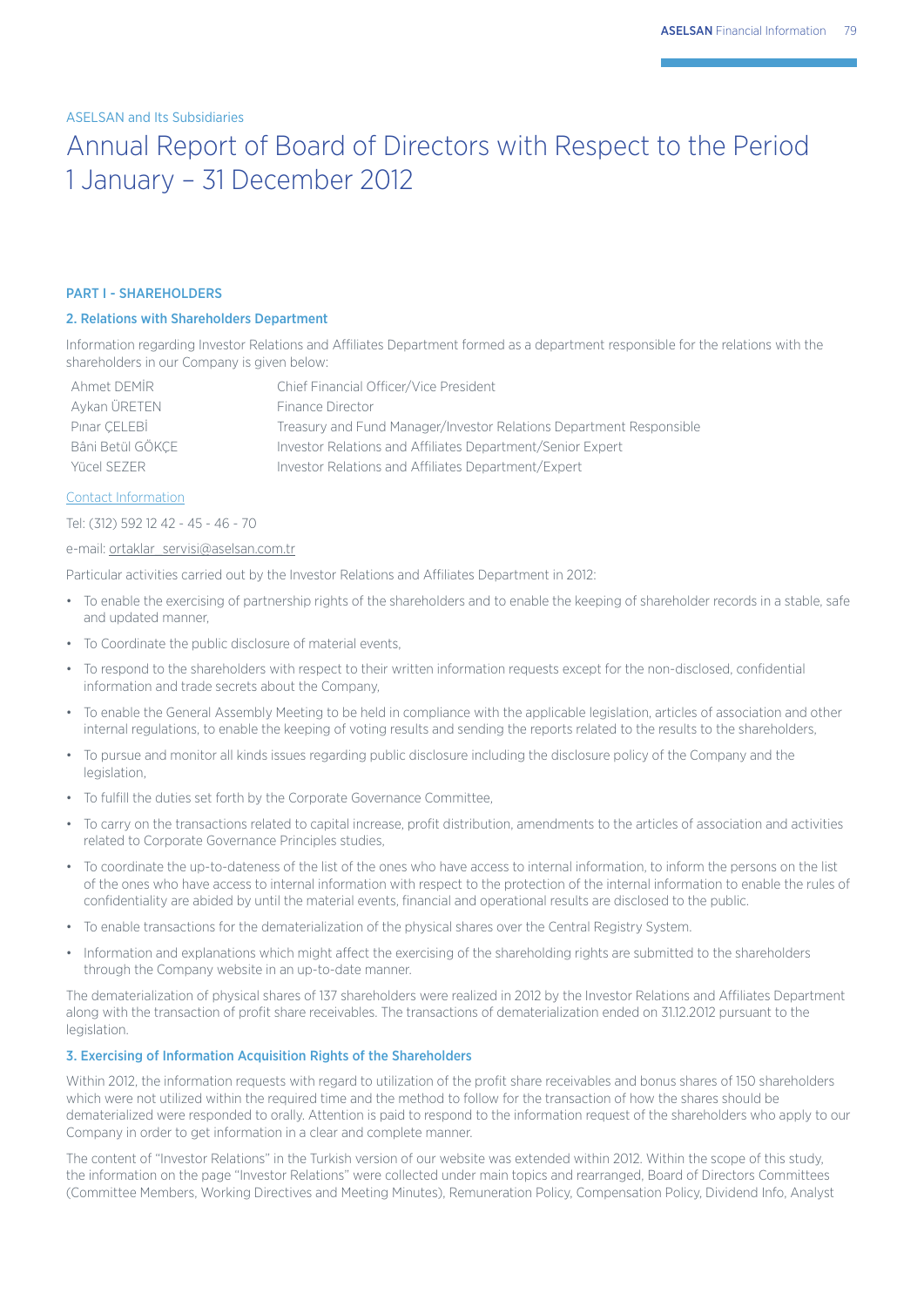## Annual Report of Board of Directors with Respect to the Period 1 January – 31 December 2012

Information and Investor Presentations were added to the website and the content of the Frequently Asked Questions part was extended. On the other hand, the "Investor Relations" topic, which was not present before, was added to the English version of our Company website and the synchronization process of the English content with the Turkish content is continuing.

Due to the reason that a regulation is present within the Turkish Code of Commerce (TCC) numbered 6102 according to which the shareholders will be able to request from the General Assembly the assignment of a private auditor for the inspection and disclosure of the financial status of the shareholders and due to the reason that the law and the relevant legislation are considered for the issues not present in the articles of association of the Company, there is no respective provision with regard to this issue in the articles of association. There were no requests by the shareholders with respect to the assignment of a private auditor.

#### 4. General Assembly Meetings

The agenda and convocation related to the 37<sup>th</sup> Ordinary General Assembly Meeting dated 30.03.2012 with regard to the 2011 activities realized at the Company headquarters were duly announced comprising all necessary information in the Turkish Trade Registry Gazette dated 13.03.2012 along with the five daily newspapers in Turkey. Furthermore the convocation was sent to the principal shareholders and the shareholders attended to the previous meeting by post two weeks before the General Assembly. The General Assembly was realized by the attendance of 11 shareholders representing the 20.018.893.990 pieces of shares (TL 200.188.939,9 nominal) out of the 23.522.400.000 shares representing the TL 235.224.000 of issued shares. Media members did not participate in the General Assembly Meeting.

In scope of the Notification Related to the Determination and Implementation of the Corporate Governance Principles of the CMB, Serial: IV, No:56, three weeks before the Ordinary General Assembly on date 09.03.2012, the Ordinary Generals Assembly and Preferred Shareholders General Assembly Meeting agenda, place, time, copy of the power of attorney, total number of shares as of 09.03.2012 and the voting rights, the number of shares representing the preferred share group and their voting rights, as there will be an election to change the Board of Directors which is present in the agenda, the grounds for this, the decision of the Board of Directors related to the amendment to the articles of association, the former and new versions of the articles of association with the approvals of the CMB and the Ministry of Customs and Trade, the list of independent members of the Board of Directors, the proposal of the Board of Directors with respect to the 2011 year profit sharing, the profiles of the independent members of the Board of Directors and their statements of independence were published on our Company website. The annual report was made available for the review of the shareholders at the headquarters 15 days before the General Assembly and handed to the shareholders to participate in the General Assembly and to the ones who made requests.

For the facilitation of the transport, transportation was made available to our Company head office and our shareholders who attended the General Assembly had a site visit.

In the Ordinary General Assembly Meeting in 2012, the shareholders were informed regarding the non-presence of Members of the Board of Directors and nominees along with grounds. No proposals were set forth during the meeting regarding the agenda. The shareholders exercised their rights to ask questions regarding the topics in the agenda and the answers to these took place in the General Assembly Meeting minutes. The minutes of the General Assembly Meeting held in 2012 can be reached from the website of the Company.

In the Ordinary General Assembly Meeting in 2012, in scope of the Notifications Regarding the Determination and Implementation of the Corporate Governance Principles issued by the CMB Serial: IV, No:56 No:57 the amendment to the articles of association stating that the regulations of the CMB regarding the corporate governance will be complied in the transactions deemed important with respect to the implementation of Corporate Governance Principles was approved. Again in connection with article 1.3.7 of the Notification No:56 Serial: IV, a topic was added to the agenda of the Ordinary General Assembly in 2012 and in this scope information was provided to the Board of Directors stating that there was no authorization granted to the ruling shareholders with regard to the Company Management, Members of the Board of Directors, senior executives and to their spouses and relatives up to second degree and kins by marriage for them to perform acts which would cause conflict of interest with the Company or its affiliates or to compete.

No Extraordinary General Assembly Meeting was held in 2012 activity year.

The shareholders were informed regarding the amount of donations and aids made in 2011 and the beneficiaries with a respective agenda topic. The policy of our Company with respect to donations and aids shall be formed and be submitted to the shareholders in the General Assembly Meeting in 2013.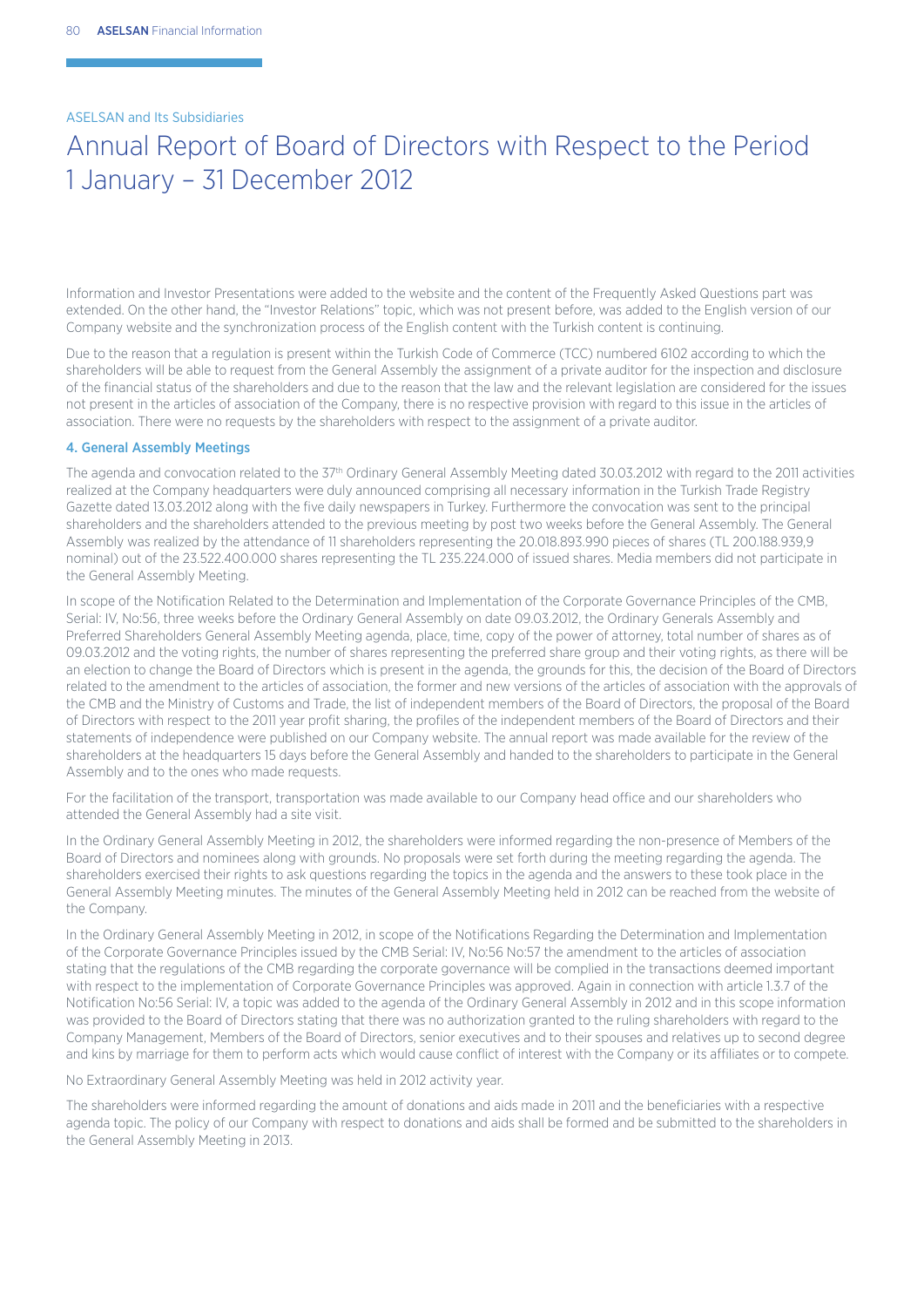## Annual Report of Board of Directors with Respect to the Period 1 January – 31 December 2012

#### 5. Right to Vote and Minority Rights

In article 25 of the articles of association titled "Right to Vote", there is a provision stating that "the Shareholders and their representatives who are present at the Ordinary and Extraordinary General Assemblies shall have one right to vote for each share" and there is no privilege or no upper limit pertaining to the numbers of votes. The right to vote arises as soon as the share is acquired and there is no regulation setting forth that the vote should be used after a certain time the share is acquired.

The regulations regarding the voting of the shareholders through their representatives are abided by, in the event of a legal representation this is certified and the open proxy rule is applied. In the General Assembly in 2013, the amendment to the articles of association regarding the Electronic General Assembly shall be submitted to approval.

Particular attention is paid in exercising the minority rights in our Company and the provisions of Turkish Code of Commerce and the relevant legislation are applied. All shareholders are treated equally in our Company, including the minority and foreign shareholders.

There are no prevailing partners in our Company. In the articles of association, there is no provision with respect to the representation of the minority shares in the management and their accumulated casting of votes. Due to the voluntary implementation of this issue regarding the capital market legislation, provision with respect to the current General Assembly quorum is applied.

#### 6. Profit Share Rights

There is no privilege with respect to the participation in the profit gained by the Company. The profit distribution policy of our Company was submitted to the attention of the shareholders at the General Assembly, took place in the annual report and was published in our Company website.

The profit distribution policy submitted to the attention of the shareholders in the 2011 Annual Report is as follows:

### "Dividend Distribution Policy for the Year 2012 and for the Prospective Years

The amount of dividends shall be calculated – by taking into consideration the pertinent legislation, the provisions of the articles of association, the equity capital ratio of the company, the sustainable growth rate, market value and cash flows – as the distributable profit by referring to the annual profit that is indicated in the financial statements of the company, which had been prepared according to the laws and regulations (after subtracting there from the reserves that had to be set aside according to the law, tax, funds, financial liabilities and the losses from previous years). Then, the Board of Directors will prepare its recommendation on the way such dividends would be distributed, i.e. as cash on the set dates, or as bonus shares that represent the profit which would have been added to the capital, and submit it to the approval of the General Assembly.

There are no privileges in the company regarding entitlement to the company's profit."

As per the decision taken in the General Assembly pursuant to the provisions of the articles of association and to the Capital Market Law and other legal regulations in 2012 and within the legal periods stipulated, out of the profit gained, the gross amount of TL 46.456.740 of 2011 (TL 0,1975 per TL 1 of share, gross 19,75% over the capital) (net TL 39.488.229 – TL 0,167875 per TL 1 of share, net 16,7875% over the capital) was distributed to our shareholders as cash dividend.

### 7. Transfer of Shares

The recognition of the prevailing partner who shall be dominant in the management of the Company carries importance in the defense industry in which our Company is active. For this reason, the transfer of the nominated Group A shares representing some part of the capital and which are not treated in the Istanbul Stock Exchange Market has been restricted with the provision of article 6 of the articles of association stating " Group A shares shall not be sold or transferred without the consent of the Board of Directors; in the event that these shares are transferred or sold to third parties partially or completely without the consent of the Board of Directors, the Board of Directors is entitled to abstain from recording this sale in the records without stating a reason".

### PART II - PUBLIC DISCLOSURE AND TRANSPARENCY

### 8. Disclosure Policy

The Disclosure Policy of our Company was revised and submitted to the information of the shareholders in the 2012 Ordinary General Assembly and the updated version is available on our website. As per the Corporate Governance Principles, covering the information requests of the shareholders and investors, exercising the shareholding rights, in particular, the regulations with respect to General Assemblies, enabling the flow of information including the website and provide all coordination with respect to all mentioned in addition to the pursuance of the capital board regulations and conducting the relations with the capital board participants are included in the basics of the Disclosure Policy of our Company. The Board of Directors is responsible for forming, pursuing, reviewing and improving this policy. The Corporate Governance Committee provides information to the Board of Directors and Investor Relations and Affiliates Department with respect to the issue regarding the Disclosure Policy and make proposals.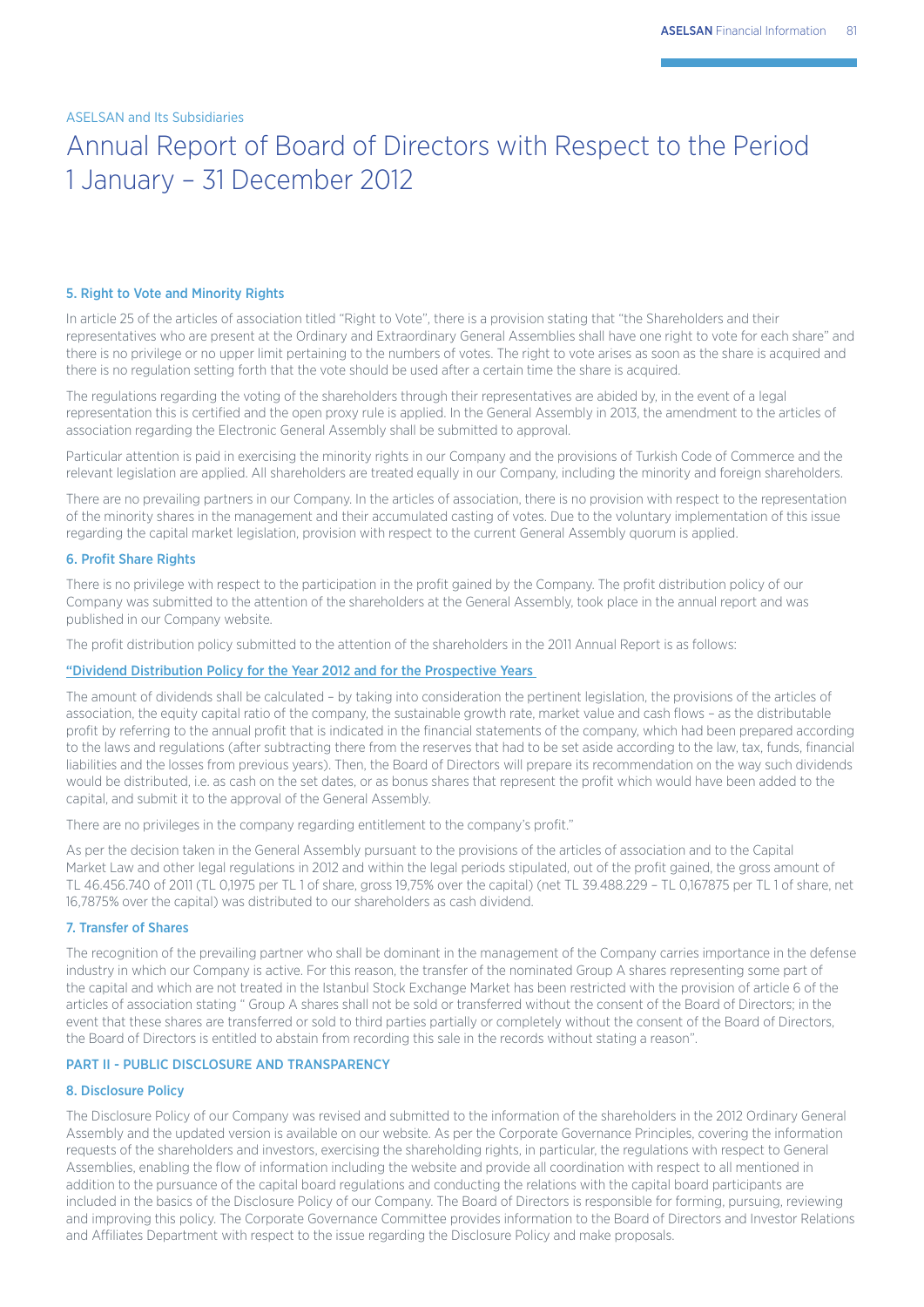## Annual Report of Board of Directors with Respect to the Period 1 January – 31 December 2012

All kinds of questions or comments may be responded verbally or in written by:

- Chairman and Members of the Board of Directors
- Members of the Board of Auditors
- General Manager
- Vice President
- Secretary General

Employees other than the ones mentioned above are not authorized to respond to such information requests. The information requests received shall be directed to the Investor Relations and Affiliates Department.

The information to be disclosed to the public are submitted in a timely and accurate, complete, comprehensible, interpretable manner, easily accessible with low costs and equally and in a manner to support the beneficiaries to take decisions.

Investor Relations and Affiliates Department personnel have been assigned to pursue and monitor all kinds of issues related to public disclosure. Investors and financial analysts are directed to this department. Negotiations with the capital markets participants are significant part of developing investor relations. However, no new information is provided in these negotiations but only already disclosed information is updated and ASELSAN does not disclose any internal information which shall affect the value of ASELSAN shares and the decision of the investors and which have not yet been disclosed to the public. The reports and presentations shared with a certain group of investors are also published in the website along with a material event disclosure. In compliance with the transparency principle, accounting policies and activity results are also disclosed to the public in a realistic manner. Besides, our Company was rated with the best grade in the field of "Transparency" with respect to the corporate governance implementations of our Company.

Pursuant to the CMB regulations, 42 material event disclosures were made within 2012. These are made available in our website as well. There were no extra explanation requests by the CMB or by the Istanbul Stock Exchange Market within the year.

Pursuant to the Disclosure Policy of our Company, prospective expectations are also disclosed to the public. Within this direction, our expectations for the 2012 consolidated financial results were disclosed on 14.03.2012 and the management evaluation regarding the realization of our expectations are included in article 9 of the Board of Directors Annual Report.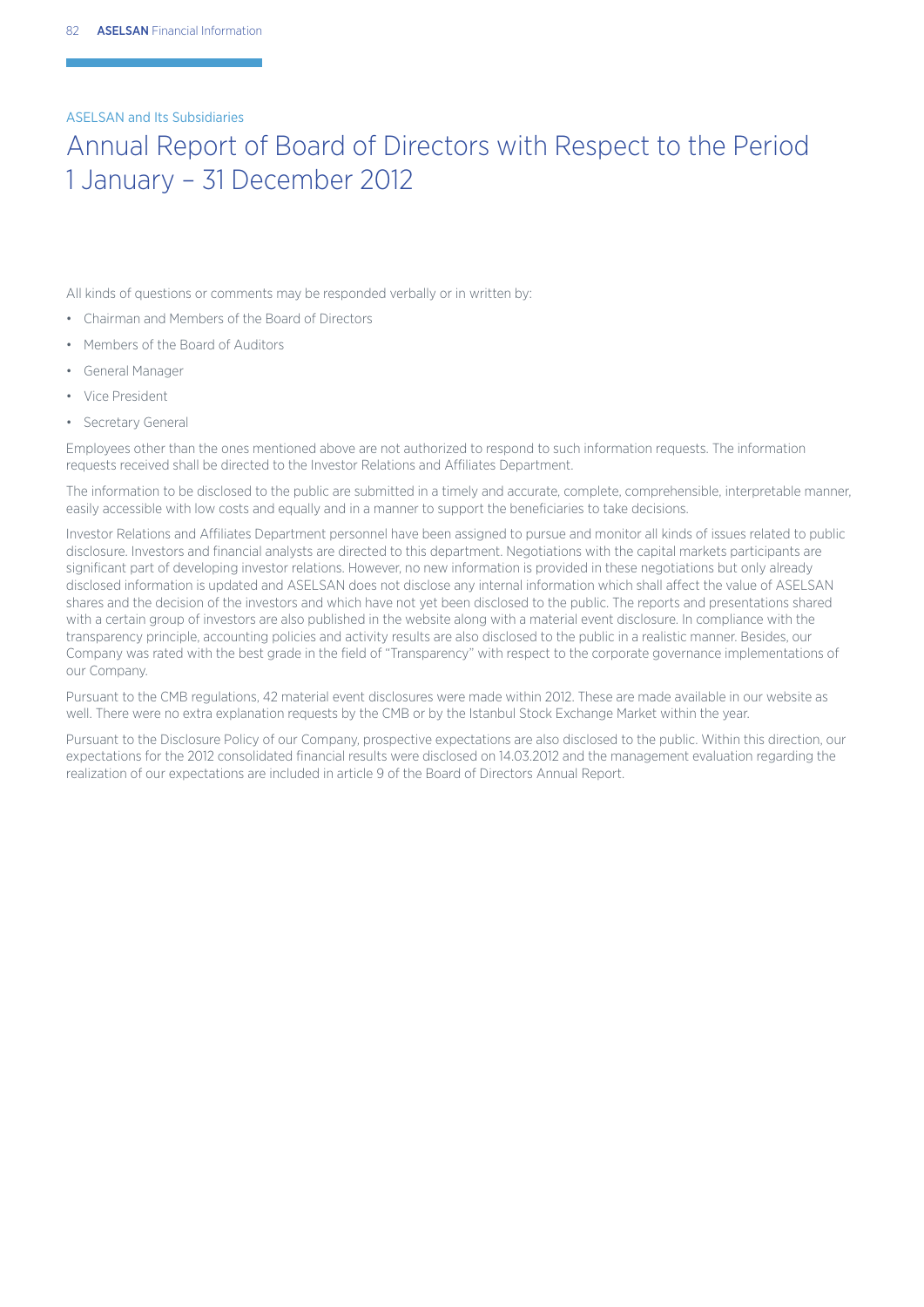## Annual Report of Board of Directors with Respect to the Period 1 January – 31 December 2012

#### Disclosure of the Persons who are able to hold internal Information to the Public

Since the year of 2004 Annual Report, the list of the persons who are able to hold internal information are disclosed to public in the Corporate Governance Principles Compliance Report every year.

The list of the persons who are able to hold internal information as of February 2013 are as follows:

11) Ali Rıza DADAŞ Member of Board of Auditors 12) Cengiz ERGENEMAN CEO/President 17) Dr. Ahmet DEMİR CFO/Vice President 19) Aykan ÜRETEN Finance Director 21) Afşin AKKERMAN Material Supply Director 23) Mustafa ERTÜRK International Marketing Director 24) Nihat IRKÖRÜCÜ Support Services Director 25) Baran ÖZER Contracts Director 26) Baki SENSOY Strategy Management Director 27) M. Uğur KARAVELİOĞLU Military Radio Program Director 29) Özge SAVAS Radar Program Director 37) Murat ACAR Accounting Manager 38) Pinar ÇELEBİ Treasury and Fund Manager 39) Devrim AKSU **Human Resources Manager** 

1) Necmettin BAYKUL Board of Directors Chairman 2) Birol ERDEM Board of Directors Vice Chairman 3) Ahmet SENOL Member of the Board of Directors 4) Erhan AKPORAY Member of the Board of Directors 5) Osman Kapani AKTAS Member of the Board of Directors 6) Halil SARIASLAN Member of the Board of Directors 7) Lamia Zeynep ONAY Member of the Board of Directors 8) Cumhur Sait Şahin TULGA Member of the Board of Directors 9) Mehmet TİMUR Member of the Board of Auditors 10) İsmail DİKMEN Member of the Board of Auditors 13) Özcan KAHRAMANGİL Division CEO/Vice President (MGEO Division) 14) Fuat AKÇAYÖZ **Division CEO/Vice President (SST Division)** 15) Faik EKEN Division CEO/Vice President (HBT Division) 16) Ergun BORA Division CEO/Vice President (REHİS Division) 18) İnci UYSAL Internal Audit and Assessment Committee Chairman 20) Gönül TETİK Accounting and Financial Affairs Director 22) Ali Fatih BİLGİ **Information Management Director** 28) Sinan ŞENOL Satellite, Air and Naval Communication Systems Program Director 30) Hayrullah YILDIZ EH Self Defense Systems Program Director 31) Fikri ATMACA EH Intelligence and Attack Systems Program Director 32) İbrahim Aybars KÜÇÜK Land and Missile Program Director 33) Fikret ÜLGÜT Combat and Command Control Systems Program Director 34) Yavuz Suat BENGÜR Naval Systems Program Director 35) Yavuz BAYIZ Professional Communications Systems Program Director 36) Mustafa KAVAL Air Defense Systems Program Director

In scope of the Notification of the Principles Regarding the Public Disclosure of Material Events issued by the CMB on date 06.02.2009 with Serial: VIII, No: 54, the list of the persons who are able to hold internal information is prepared respectively and entered in the Central Registry System of the Central Registry Agency (MKK). The updated version of the list is kept at our Company headquarters in case it is requested with a notice.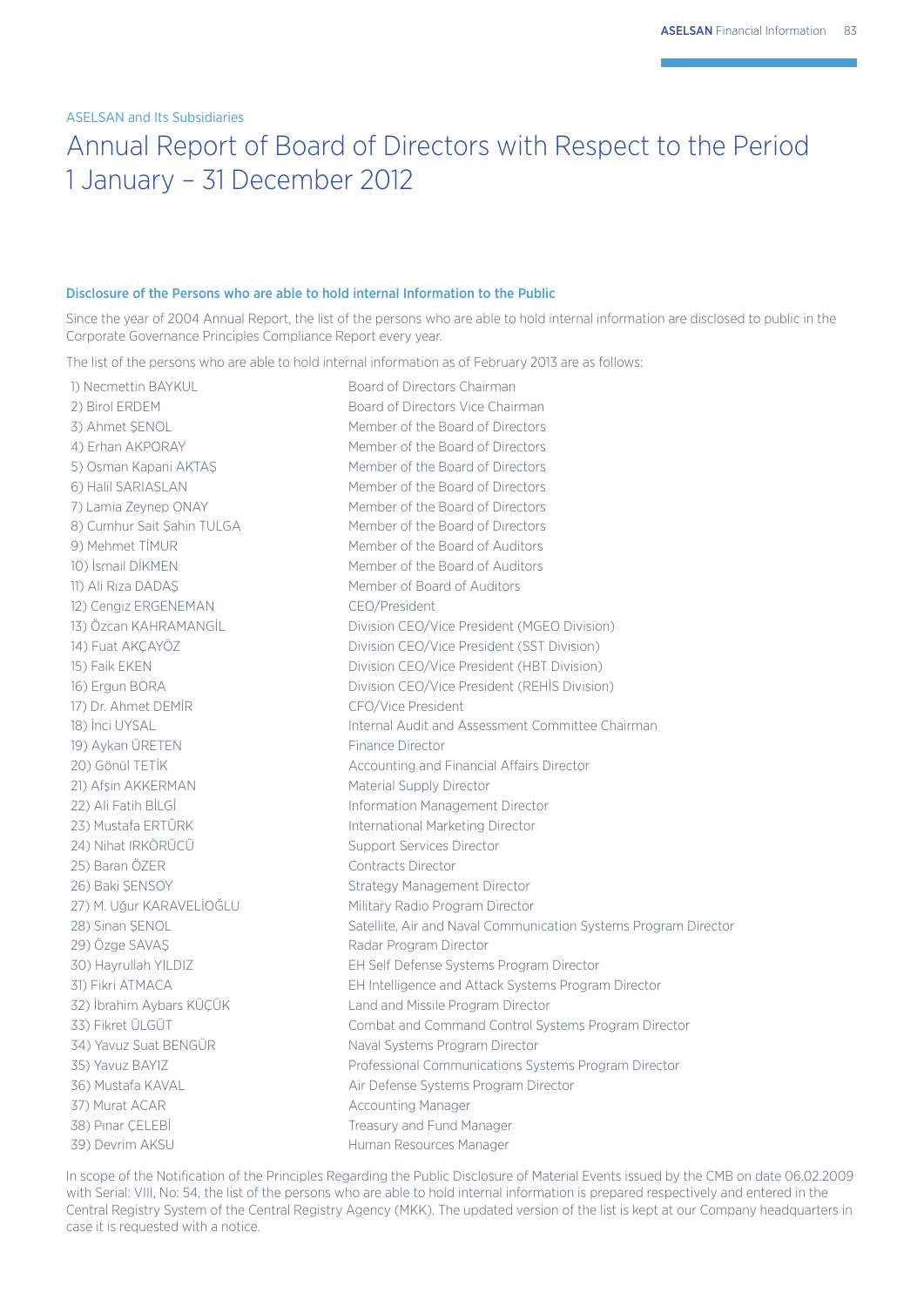## Annual Report of Board of Directors with Respect to the Period 1 January – 31 December 2012

#### 9. Company Website and its Content

The website of the Company at the address www.aselsan.com.tr is actively used and updated regularly. The information in the website is consistent with the ones disclosed pursuant to the provisions of the legislation. The Company letterhead also bears the website address.

The part "Investor Relations" is included in our website also comprising the issues listed in article 2.2 of the Notification Regarding Determination and Implementation of Corporate Governance Principles issued by the CMB, Serial: IV, No: 56

Under the section investor relations below topics are included:

- 1 Corporate Governance
- 1-1 Shareholder Structure 1-2 Board of Directors 1-3 Board Committees 1-4 Articles of Association 1-5 Company Profile 1-6 Policies 1-7 Ethical Principles 1-8 General Assembly 1-9 Compliance with Corporate Governance Principles 1-10 Corporate Governance Rating 2 Stock Info 2-1 Stock ID 2-2 Non-deposit shares 2-3 Capital Increases 2-4 Dividend Info 2-5 Analyst Coverage 2-6 Registration Statement and Public Offering Circular 3 Annual Reports 4 Financial Data 4-1 Financial Reports 4-2 Financial Highlights 4-3 Investor Presentations 5 ISE Disclosures 6 Frequently Asked Questions 7 Contact

Necessary records and information are included under these topics. The synchronization process of the English content with the Turkish content is continuing.

### 10. Annual Report

The Board of Directors prepare the annual report in details regarding the Company activities and which enable the public to reach complete and accurate information that can be comprehensive. The 2012 annual report of our Company was prepared as per the Turkish Code of Commerce numbered 6102, the Regulation Regarding the Determination of the Minimum Content of the Annual Reports of Companies (Regulation) issued by the Ministry of Customs and Trade, the Notification Regarding the Principles Related to financial Reporting in the Capital Market and the Notification Regarding the Determination and Implementation of the Corporate Governance Principles, both issued by the Capital Markets Board.

## PART III - STAKEHOLDERS

### 11. Informing the Stakeholders

The information requests of stakeholders are keenly handled and attention is paid in responding these accurately and in an understandable manner. Our employees are informed with a personnel hand book and informing presentations over the intranet. As for our suppliers, strategic cooperation and certified suppliers policy is followed and our suppliers are informed through the internet and regular visits are paid to their side.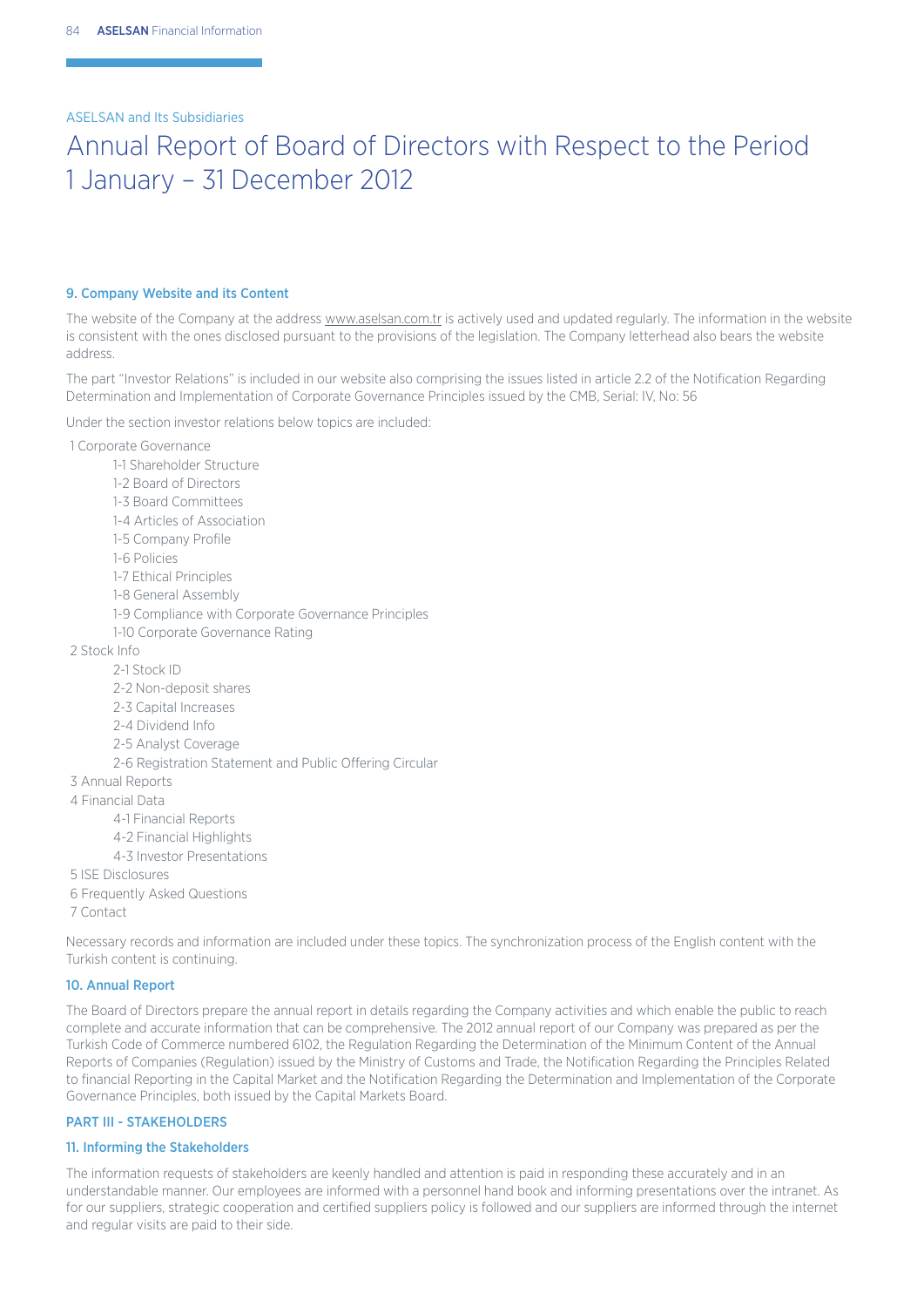## Annual Report of Board of Directors with Respect to the Period 1 January – 31 December 2012

Our Company's main principle is the continuous development, improvement and verification of processes, services and products and to provide its customers with services and products without ant defects in order to meet all their requirements. For this purpose, a quality system has been established where the Quality Handbook, directives, quality plans, standards, audit and test directives and other documents are available and implemented.

Our core principle related to customer satisfaction is to deliver products and services meeting the expectations and requirements of the customers. For this purpose, requirements are defined in an accurate and complete manner and products tailored for these requirements are designed and produced and the logistics support is provided accordingly. Other studies to measure the customer satisfaction and to make necessary improvements:

- A customer satisfaction survey is generated after each delivery of products and the survey results are evaluated by the relevant departments.
- Various evaluation forms are used in order to measure the services such as maintenance/repair, customer training and user manual and maintenance/repair documents. The customer evaluations with respect to these services are analyzed periodically and the matters requiring improvement are defined and improvements are initiated.

Customer satisfaction measurements are accessed by the Management Reports and the results achieved are evaluated by the top management yearly.

Our products are designed and produced considering the usage and storing conditions. The military, civil and international standards are abided by. Starting with the design phase, these quality standards are fulfilled throughout the life-cycle of our high-end technology products and strict tests and controls are applied in every stage of production starting at the material procurement stage in order to guarantee that all products are produced in the same quality. As for the products remaining below these standards, the applications and regulations are carried out pursuant to the relevant standards before the delivery and applied with the consent of the customer. Our products which break down during its guarantee period is repaired and activated free of cost and after the expiry of the guarantee period, the service support is enabled with certain service agreements for the active life time of the product. In order to maintain these measures, qualified and expert personnel is employed within the quality management system which is backed with test and inspection environment and equipment. Our products and services have been certified by internationally accepted standards AS9100, ISO 9001, AQAP. The conformity of our products and services are approved every year with the audits performed.

To minimize the quality problems, the suppliers are subject to commercial, technical and qualitative evaluations in order that, materials and software or related services are supplied from reliable suppliers. The result of the evaluation, is submitted to the suppliers and qualified ones are chosen to work with. In 2012, orders were given to 4000 suppliers, 200 of which were certified, 12 of which were strategic cooperation.

Information regarding the customer and supplier are treated according to their confidentiality levels. The quotations of the suppliers and the written communications are deemed confidential and not disclosed to third parties or unauthorized people. With the directives formed, provision and implementation of unfair benefit with respect to the relations between the customers and the suppliers have been prevented.

In eliminating the disputes experienced between our stakeholders, our Company prevails in eliminating the conflicts and resolve them.

The ASELSAN Magazine published every 4 months provides information regarding the activities, technical issues and up-to-date social events. Hardcopies of ASELSAN Magazine is delivered to the end users of ASELSAN products, shareholders who participated to the General Assembly, Company employees and other stakeholders and it is also published on the website.

The compensation policy of our Company was prepared in 2012 and the policy is available at our website under the topic Corporate Governance.

The members of the Board of Directors and the executives are not performing any activities to result against the shareholders causing to incur them losses or which diminish the Company assets.

### 12. Participation of Stakeholders in the Management

In the articles of association, there is no provision setting forth the participation of the stakeholders in the management. However, their participation to the management is supported provided that it does not interrupt the Company activities.

The corporate governance structure of the Company gives the opportunity to all stakeholders including the employees and representatives to convey their worries with regard to transactions not proper in terms of legality and ethics.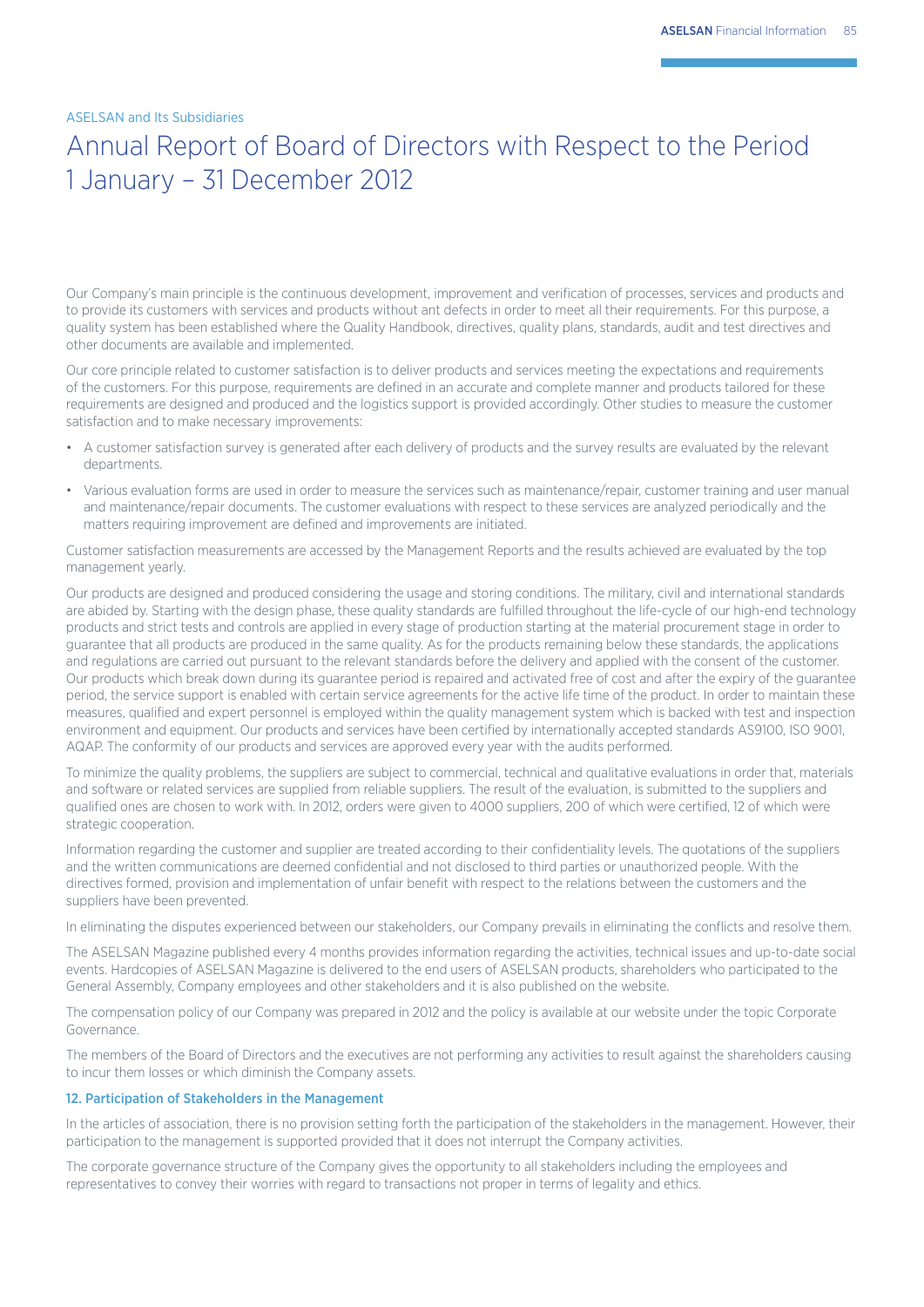## Annual Report of Board of Directors with Respect to the Period 1 January – 31 December 2012

The Company employees have the opportunity to convey their expectations and requests through the representatives. The Company employees are informed about their financial and social rights over the intranet. Besides, there is an Employee Representative Agency in the Company where 43 representatives are present and which is formed by the Company personnel to enable the contact between the Company personnel and the management.

The periodical meetings held with the employee representatives is a platform where employers and employees exchange their wishes, requests and opinions regarding the implementations. The meeting minutes formed as the result of these meetings are announced to all personnel through the employee representatives page on the internal network. The presidency of the employee representative is performed by Hakan YILDIZ, who is employed as a Design Leader. The duties and authorizations of the Employee Representative Agency is to convey the wishes, proposals and problems of the group personnel represented and to share the received opinions with the group personnel and to pay efforts to provide an open and efficient communication between the personnel and the management.

#### 13. Human Resources Policy

The human resources policy of our Company is to adopt an understanding which adds successful and dynamic talents to ASELSAN family required pursuant to the vision of ASELSAN, which contributes to the sustainable success of ASELSAN with employee oriented approaches, which adds values and which is at all times on the side of its employee.

Within this scope and pursuant to the vision, mission and the principles of the Company, regulations have been set out pertaining to the working conditions of the personnel, their qualifications, recruitment, promoting, remuneration, rewarding, dismissal, disciplinary treatments, rights, tasks and liabilities and other personal rights.

55% of our employees stand for the engineering group, 32% for the technician group 7% for the administrative group, 3% for the office personnel and 3% of the worker group.

There is an employee representative agency within the Company in which there are 13 persons representing the engineering group, 2 persons for the administrative personnel, 22 persons for the technician group, 2 persons for the office personnel and 4 persons for the worker group which make 43 representatives.

There were no complaints related to discrimination from the employees in 2012. Performance and rewarding policies are announced to all of our employees through Company directives.

### 14. Ethical Rules and Social Responsibility

The ethical rules of our Company have been put down into writing and were published on our website. Furthermore, in order to integrate and develop the ethical rules with the implementations, an Ethical Committee was established to meet the evaluation, direction, consulting and recommendation needs.

The Audit Committee pursues the complaints with respect to the transactions contrary to the legislation and not in conformity with the ethics and evaluates and resolves these pursuant to confidentiality principles.

Pursuant to social responsibility understanding, our Company gives importance to projects in particular to the ones regarding education and shows great efforts in building schools at the severe earthquake stricken locations. The primary school built in Van – Erciş started its activities in 2012. Again as the result of the support given to education, it serves as the main sponsor at the International METU Robot Days.

A British based institution, Carbon Disclosure Project (CDP) which reports how the risks of climate changes are managed by the companies announced the 2012 results of the Turkey Carbon Transparency Project. Our Company was ranked in the "highest" category with the degree it was rewarded. ASELSAN, being proud to work to leave a better world to live in for the future generations, shall continue to take place in the national and international platforms with respect to sustainability and climate change matters with its leading applications.

Our Company is sensitive on the social activities lead and supported in favour of the public in general and is respectful towards its environment. The greenhouse gas emissions of our Company are calculated by taking the TS ISO 14064 and Green House Protocol as the reference and are monitored all the time. We have certifications for ISO 14001 Environmental Management System and OHSAS 18001 Work Health and Safety Integrated Management System. In addition to these, a decision has been taken to plant a tree for each new employee of the Company in 2013.

### PART IV - BOARD OF DIRECTORS

#### 15. Structure and Forming of the Board of Directors

In scope of the notifications of the Capital Markets Board Serial: IV, No: 56, No: 57, in order to enable the compliance with the corporate governance principles, the amendment to the articles of association stating that the number of the Members of the Board of Directors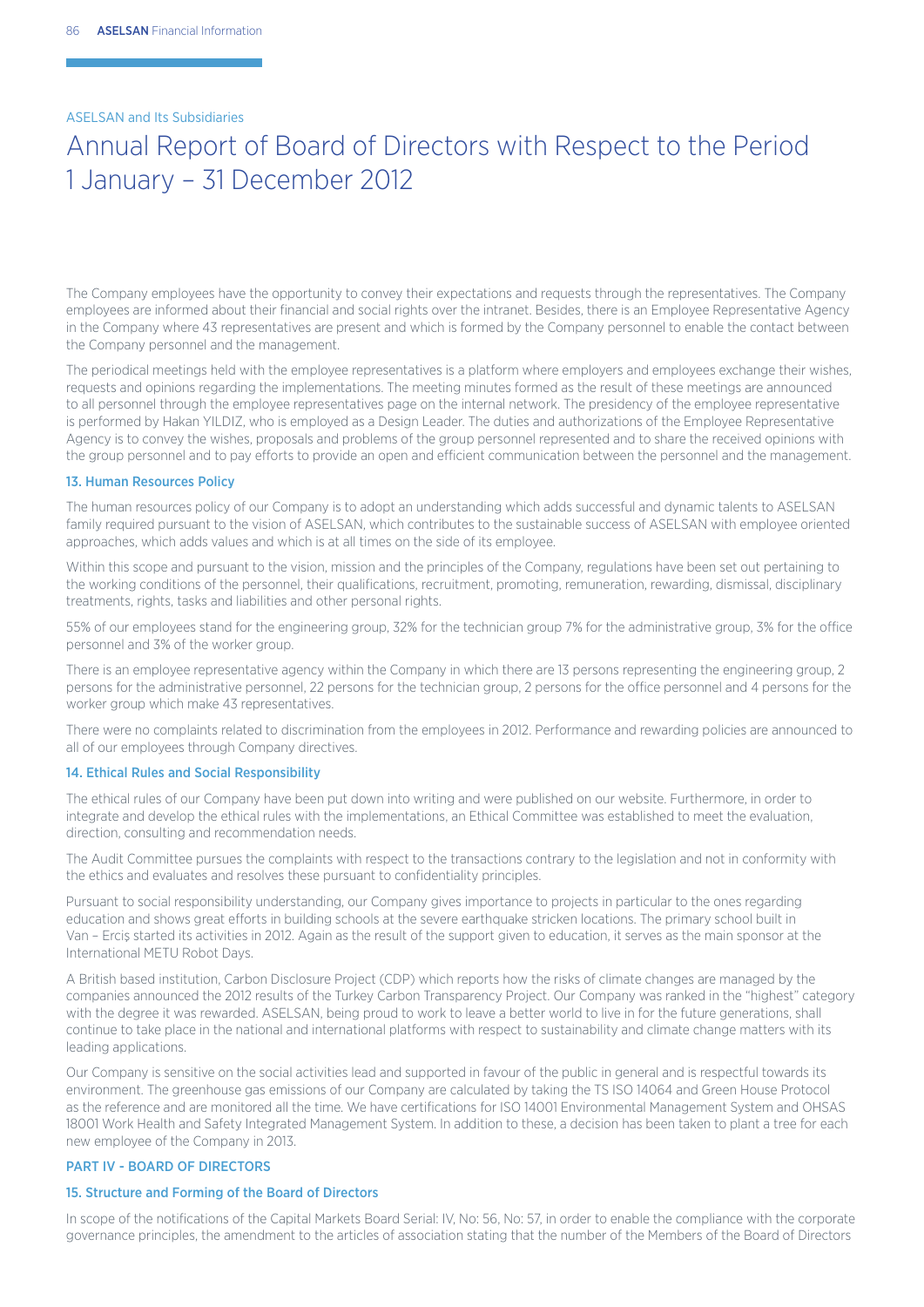## Annual Report of Board of Directors with Respect to the Period 1 January – 31 December 2012

shall be increased from 7 to 9 by enabling the participation of 3 independent members, was approved in the General Assembly Meeting in 2012. In the same meeting, the report dated 07.03.2012 prepared by the Audit Committee as the result of nominee determination activities was submitted to the Board of Directors on 08.03.2012 and the profiles of the 5 nominees along with their statements of independence were announced to the public on 09.03.2012 on our website. As the result of the voting at the General Assembly dated 30.03.2012, the 3 nominees who collected the highest votes within the 5 nominees were elected as the Independent Members of the Board of Directors. There were no cases to eliminate the independency of the Independent Members of the Board of Directors in 2012.

The CVs of the Members of the Board of Directors are included in the 2012 annual report and the information with respect to their term of office is provided in the below table.

| <b>Name and Surname</b>                    | Duty                             | Date of General<br><b>Assembly at which</b><br>he/she was elected | Date of Duty<br><b>End</b> | <b>Assignments out of the Company</b>                                                                    |
|--------------------------------------------|----------------------------------|-------------------------------------------------------------------|----------------------------|----------------------------------------------------------------------------------------------------------|
| Necmettin BAYKUL                           | Chairman/Managing<br>Member      | March 2010                                                        | March 2013                 |                                                                                                          |
| <b>Birol ERDEM</b>                         | Vice Chairman/Managing<br>Member | March 2010                                                        | March 2013                 | $\sim$                                                                                                   |
| Ahmet SENOL                                | Member                           | March 2010                                                        | March 2013                 | <b>TAFF Services Group President</b>                                                                     |
| Osman Kapani AKTAS                         | Member                           | March 2010                                                        | March 2013                 | $\overline{\phantom{a}}$                                                                                 |
| Erhan AKPORAY                              | Member                           | March 2011                                                        | March 2014                 | $\overline{\phantom{a}}$                                                                                 |
| Halil SARIASLAN                            | Independent Member               | <b>March 2012</b>                                                 | March 2013                 | Baskent University International Trade<br>Department Head                                                |
| Lamia Zeynep ONAY                          | Independent Member               | March 2012                                                        | March 2013                 | <b>METU Business Administration</b><br>Department Lecturer                                               |
| Cumhur Sait Sahin TULGA Independent Member |                                  | March 2012                                                        | March 2013                 | Mentoro Ltd. Sti. Founding Partner,<br>Director                                                          |
| Cengiz ERGENEMAN                           | CEO/President                    |                                                                   | $\overline{\phantom{a}}$   | IGG ASELSAN Integrated Sys. LLC<br>Board of Directors Vice Chairman<br>SASAD Board of Directors Chairman |

In article 13 of the articles of association titled "Duties and Authorizations of the Board of Directors", the duties and authorizations of the Board of Directors have been defined and the amendment to the articles of association with regard to the compliance of these with the corporate governance principles was approved. Besides, the Board of Directors Working Directive also describes the Duties and Authorizations of the Board of Directors. With the article 14 of the articles of association titled "Assignment of the Authorizations to the General Manager", the assignment of the authorizations of the Board of Directors to the General Manager has been set out. The duties and authorizations of the executives are described in the "Duties and Liabilities Directive" formed within the Company.

The duties of the Members of the Board of Directors and of the General Manager carried out outside the Company, information regarding the term of office and the statements of the board of members with respect to their independencies:

There are no Members of the Board of Directors carrying out an executive duty.

The statements of independence of the Independent Members of the Board of Directors have been provided at the end of the Compliance Report.

The Members of the Board of Directors fulfill their duties without any interest or benefit and pursuant to the liabilities and authorizations undertaken by the Board of Directors and to the regulations of the Turkish Code of Commerce and Capital Markets Board.

Members of the Board of Directors are liable not to enter into any commercial treatments directly or indirectly with the Company that coincides with the Company objectives, on their behalf or on behalf of others without the consent of the General Assembly.

### 16. Principles of Activity of the Board of Directors

The Agenda of the Board of Directors Meetings is formed with the proposals of the Members of the Board of Directors and the committees and the General Manager, it is afterwards evaluated by the Board of Directors Chairman and finalized. The Agenda also includes the topics which the Board of Auditors would like to negotiate.

As per article 10 of the articles of association, the Board of Directors assemble when required and at least once a month. The number of Board of Directors Meetings in 2012 was 48 (34 out of 48 decisions are interim decisions). All of the Members of the Board of Directors attended 38 meetings.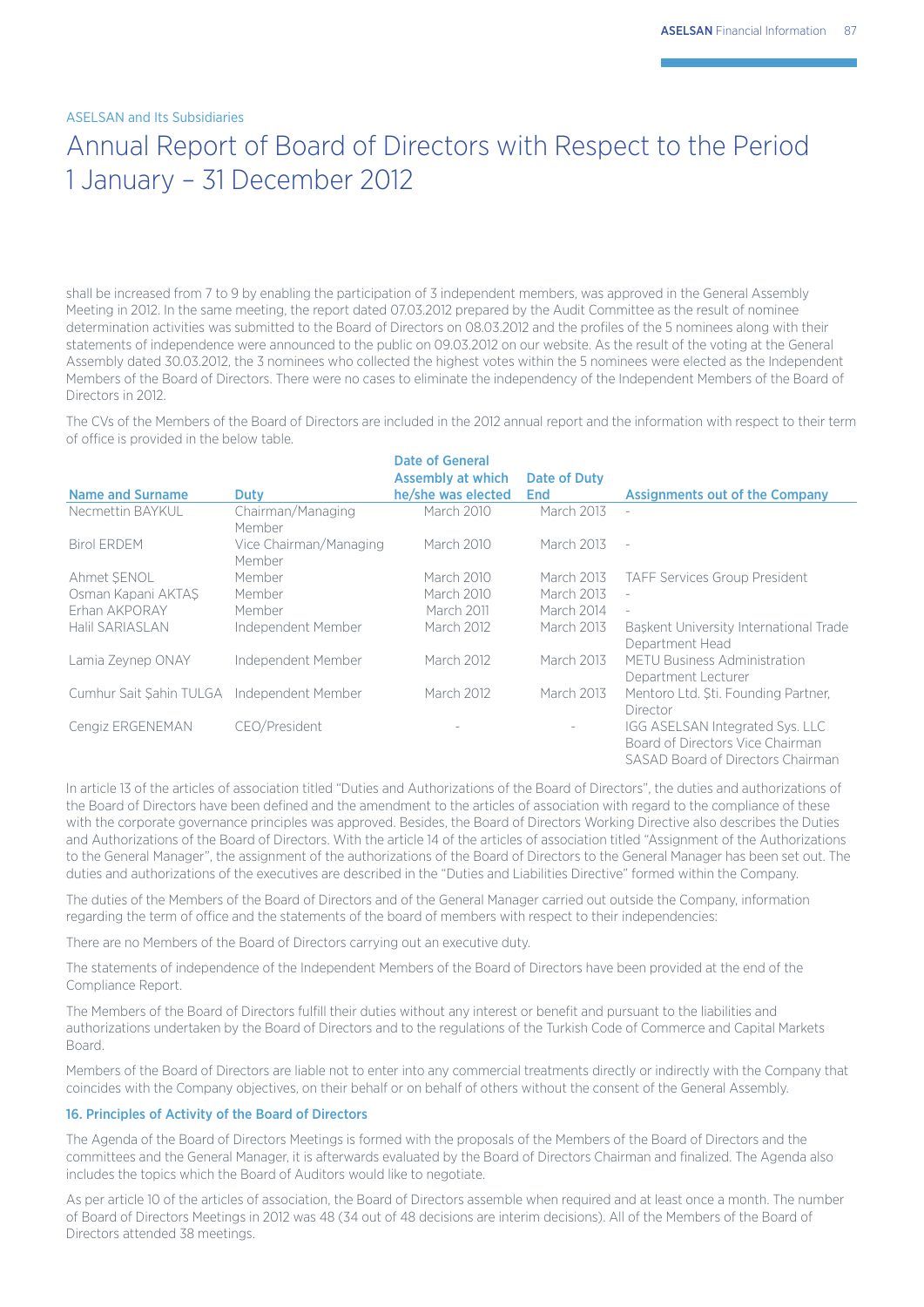## Annual Report of Board of Directors with Respect to the Period 1 January – 31 December 2012

The place, date, time and agenda of the next meeting is decided at the Board of Directors Meetings. Documents pertaining to the meeting agenda are sent to the members of Board of Directors and Board of Auditors at least 3 work days before the meeting by the instructions of the Managing Members who are also Board of Directors Chairman and Vice Chairman. No invitations through telephone are possible and the members of the Board of Auditors are also invited to the meetings.

The Members of the Board of Directors at all times attend the meetings, unless they have reasonable excuses and fulfill their duties as per their authorizations and responsibilities. The members who do not attend the meetings inform their excuses.

There is a secretary available for informing and enabling the communication of the Members of the Board of Directors. There is a reporter to carry out required tasks.

In writing the meeting resolutions to the Board of Directors Official Minutes Book, the Board of Directors Reporter acts as per articles 64, 65 and 390 of Turkish Code of Commerce with respect to the liability to keep books, the method of keeping books and the decisions of the Board of Directors, respectively.

According to this, the reporter enables, the date and number of the decision, names and surnames of the attendants and the nonattendants and the excuses of the non-attendants, if any, the agenda of the meeting, proposals and negotiations, the decision, rejection annotations, if any and the signatures of the attendants to be recorded in the book.

All members have one right to vote, including the chairman. If the numbers of votes are equal, the vote of the chairman does not change the result. Abstaining is not possible, either rejection or acceptation is voted. The vote of the abstaining member is considered as a rejecting vote. The member casting a reject vote states the ground for this in the meeting minutes and undersigns it. In scope of the compliance with the corporate governance principles, upon the amendment to article 11 of the articles of association titled " Quorum of Meeting and Decision Making", the provision stating "The provisions of the Turkish Commercial Code, Capital Market Law, regulations of the Capital Markets Board in connection with corporate governance and other relevant legislation are taken into account with respect to the meetings and decision making quorums of the Board of Directors as well as with respect to any Board of Directors members assuming duties and positions outside the Company. Any action and resolutions taken by the board of Directors without complying with the Corporate Governance Principles, which are made obligatory as to be complied by the Capital Markets Board, are invalid and considered as in contrary to the "Articles of Association" has been added. There were no related party transactions or any other significant issue which had to be submitted to the approval of the general assembly since they were not approved by the Independent Members of the Board of Directors.

The signed decisions are made available to the follow up of the Members of the Board of Directors, Members of the Board of Auditors and Executive Committee Members in the electronic environment.

## 17. Number of Committees Formed in the Board of Directors with Their Structures and Independency

As per the title "Committees Formed Within the Board of Directors" in the Notification Regarding Determination and Implementation of Corporate Governance Principles by the Capital Markets Board, our Company's Board of Directors, in the meeting dated 10.04.2012, formed an Audit Committee, Corporate Governance Committee and Early Detection and Management of Risk Committee and announced to the public. There are no Nomination Committee and a Remuneration Committee within the Board of Directors and the duties of these are carried out by the Corporate Governance Committee.

The directives of Audit Committee, Corporate Governance Committee and Early Detection and Management of Risk Committee are made available at the website of our Company. The Independent Members of the Board of Directors and one Member of the Board of Directors have duties in more than one committee. This is because it is obligatory that all members of the Audit Committee and the chairman of the other committees should be Independent Members of the Board of Directors and one member is missing in the Board of Directors.

### AUDIT COMMITTEE

Halil SARIASLAN Chairman/Independent Member of the Board of Directors Lamia Zeynep ONAY Member/Independent Member of the Board of Directors Cumhur Sait Şahin TULGA Member/Independent Member of the Board of Directors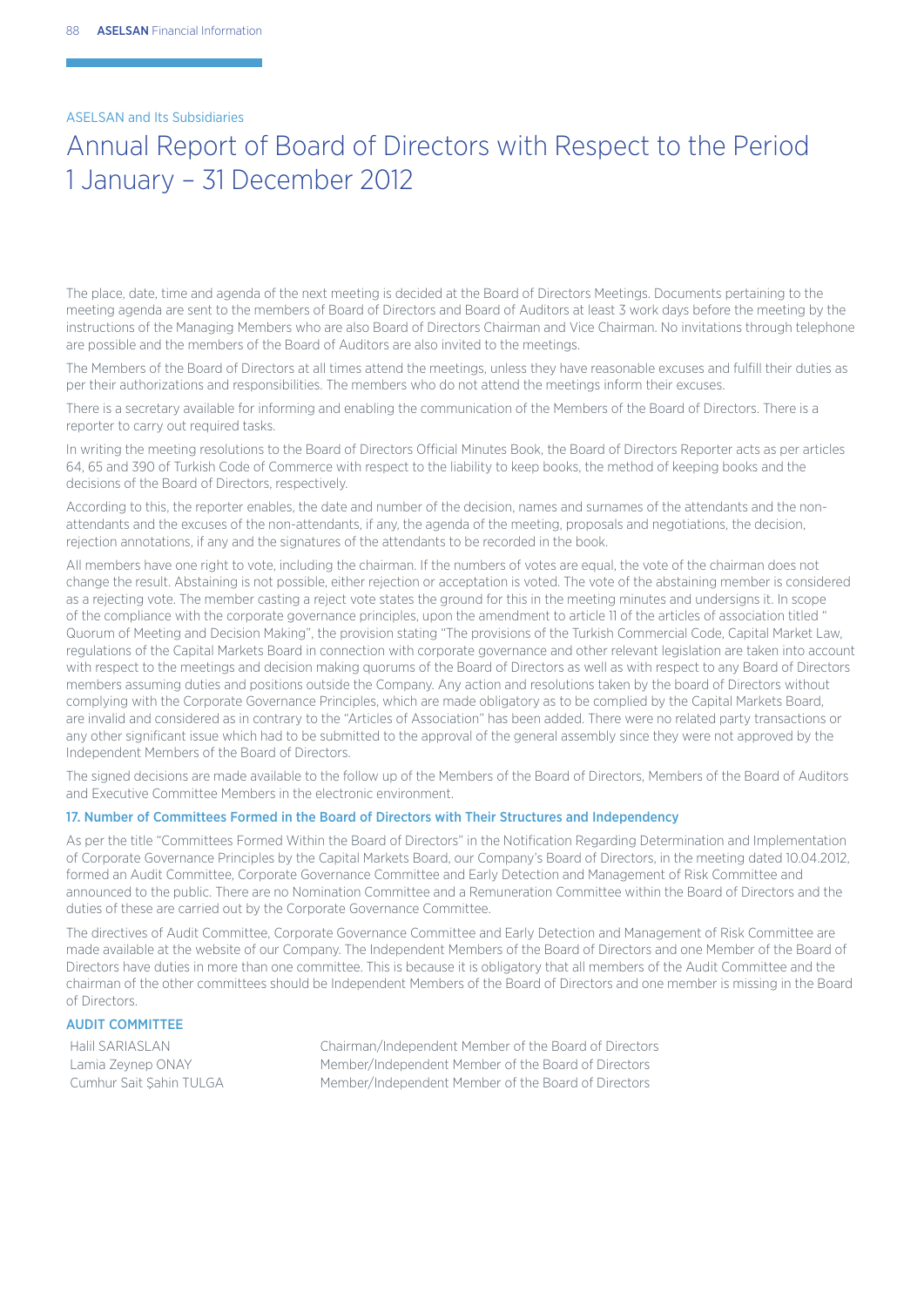## Annual Report of Board of Directors with Respect to the Period 1 January – 31 December 2012

The main duties of the Audit Committee were set out in the "ASELSAN Audit Committee Work Directives" as follows:

- To enable the disclosure of the financial data of ASELSAN, to pursue the operation and efficiency of the accounting system, independent audit, internal audit and internal control system of the company,
- To assemble at least every 3 months, to share the meeting minutes with the Board of Directors.

Meetings were held on dates 08.03.2012, 16.05.2012, 29.08.2012 and 15.11.2012 with the participation of the relevant independent audit company regarding the financial statements by Audit Committee in 2012.

In order to strengthen the contact with the Presidency of Internal Audit and Assessment Board (IAAB), Audit Committee–IAAB Coordination meetings were held three times on dates 24.01.2012, 06.06.2012 and 11.11.2012. Audit Committee was informed about the IAAB activities in these meetings.

The Committee was active in three main topics in 2012:

## i. Updates to the Audit Committee Work Directives:

The Directive comprising the working principles of Audit Committee was approved in 2003 and came into effect. The Committee took a decision to update the Audit Committee Work Directives as per the modified Notification and the updated Directive was submitted to the Board of Directors on 29.11.2012 and following the approval of the Board of Directors, published in our website and announced to the public.

### ii. Independent Audit Studies and Activities Regarding the Audited Financial Statements:

The aim is to define the principles and methods related to the financial reports to be prepared by the establishments pursuant to the "Notification Regarding the Principles Related to the Financial Reporting in the Capital Market" (Notification) of Capital Markets Board, Serial: XI, No:29 and to their preparation and submission to the authorities. As per the Notification 29, financial statements and Board of Directors annual report was prepared by our Company in the periods December 2011, March 2012, June 2012 and September 2012 and the financial statements and Board of Directors annual report were submitted to the Board of Directors by Audit Committee and after the approval were announced to the public on the Public Disclosure Platform.

The agreement executed with the independent audit company for the independent audit of the financial statements prepared in accordance with the Notification 29 expired as of year end of 2012. As for the 2013 activity period, the elections are ongoing and an agreement shall be executed with the elected company following the approval of the General Assembly.

#### iii. Internal Audit and Assessment Committee Activities:

Within the scope of the internal audit activities of the Company, the relations between the Presidency of Internal Audit and Assessment Board (IAAB) and the Board of Directors have been carried out through Audit Committee. A direct and continuous contact between Audit Committee and IAAB is present.

The internal audit reports prepared by IAAB and the risk based annual audit plan have been reviewed. The Directive of IAAB Activities were updated and the new version of the directive came into effect upon the approval of the Board of Directors dated 29.08.2012.

### CORPORATE GOVERNANCE COMMITTEE

| Cumhur Sait Sahin TULGA | Chairman/Independent Member of the Board of Directors |
|-------------------------|-------------------------------------------------------|
| Ahmet SENOL             | Member/Member of the Board of Directors               |
| Osman Kapani AKTAS      | Member/Member of the Board of Directors               |
| Erhan AKPORAY           | Member/Member of the Board of Directors               |

The main duties of the Corporate Governance Committee were set out in the "ASELSAN Corporate Governance Committee Work Directives" as follows:

- To carry out studies for the implementation of Corporate Governance Principles in the Company,
- To observe whether the Corporate Governance Principles have been implemented or not and if not implemented to determine the grounds for this and the conflicts of interest arising due to not complying with these principles and to make proposals for improving the status
- To pursue the studies of the Investor Relations Department,
- Corporate Governance Committee assembles every 3 months and in every situation when necessary. The meeting minutes are submitted to the Board of Directors.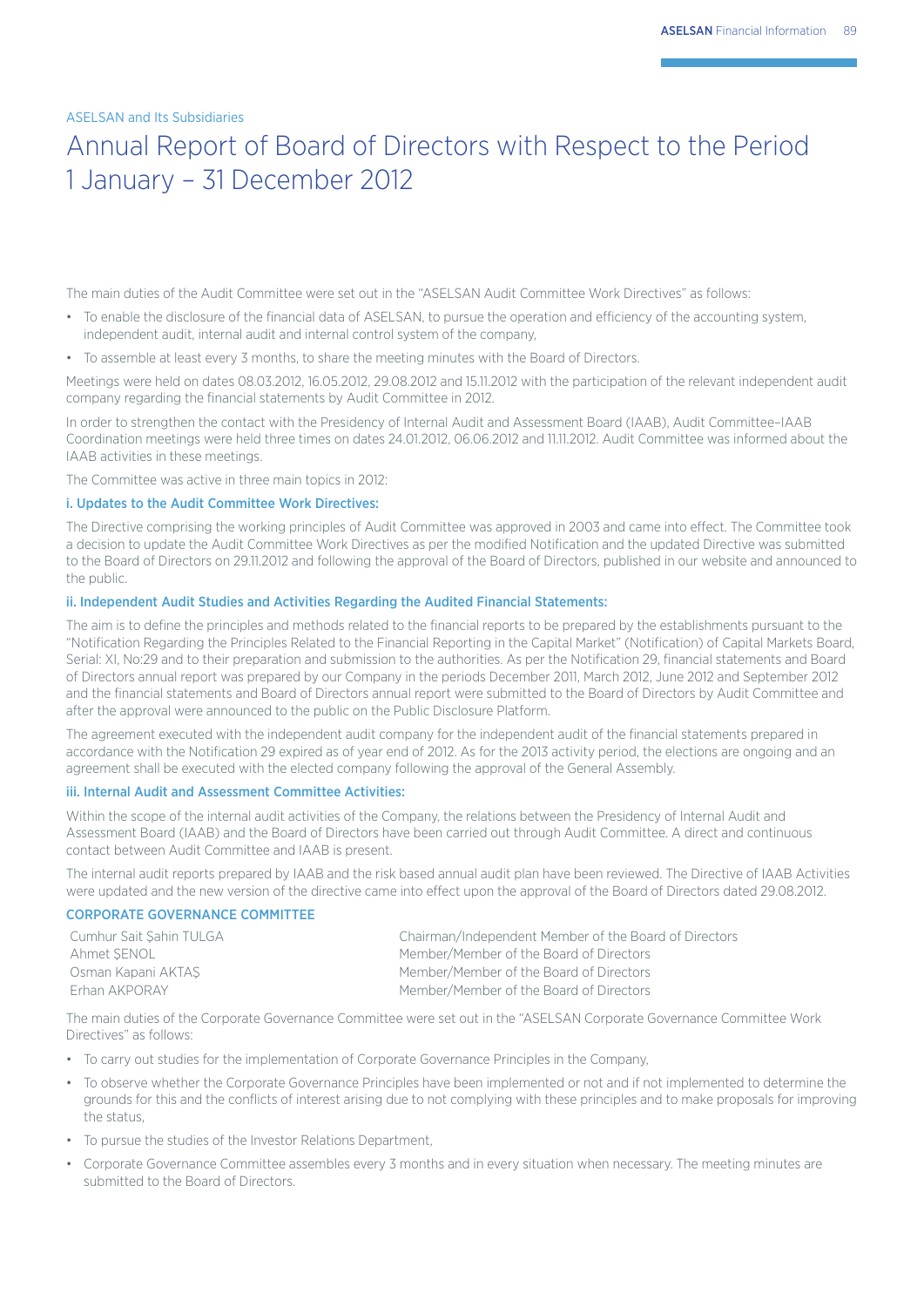## Annual Report of Board of Directors with Respect to the Period 1 January – 31 December 2012

The Committee assembled three times within the activity year 2012 on dates 25.04.2012, 28.08.2012 and 15.11.2012. The meeting minutes of the Committee may be reached on our website. The committee was active in three respective tasks in 2012:

### i. Updates to the Corporate Governance Committee Work Directives:

The directive related to the working principles of the Corporate Governance Committee formed in order to make studies with regard to the compliance report to be prepared in scope of the compliance with the Corporate Governance Principles was approved in February 2006. The Committee took a decision to update ASELSAN Corporate Governance Committee Work Directives in compliance with the Notification and initiated studies in this respect. The Directive was submitted to the Board of Directors Meeting dated 29.11.2012 and following the approval of the Board of Directors, it was announced to the public over our Company website.

### ii. Investor Relations Department and its Activities:

The duties and responsibilities of the Investor Relations Department are carried out by the Investor Relations and Affiliates Department within the Treasury and Fund Management Department in our Company. In the first meeting of the Corporate Governance Committee, the Committee was informed with regard to the duties and responsibilities of the Investor Relations and Affiliates Department and all meetings were attended by the relevant department representatives and they informed the Committee accordingly.

The responsibility of pursuing of the activities of the Investor Relations and Affiliates Department was given to the Corporate Governance Committee in scope of the Notification. The application for the registered capital upper limit filed by the Investor Relations and Affiliates Department during the activity period 2012, the transactions of dematerializing physical shares, material event disclosures made in scope of the "Notification Regarding the Principles of Public Disclosure of Material Events" by the Capital Markets Board (Serial: VIII, No:54), the analyst and/or investor meetings attended by the department and the updating of the title "Investor Relations" present in our Company website have been pursued by the Committee.

#### iii. Corporate Governance Rating:

The process of corporate governance rating assessment of ASELSAN which had been considered for evaluation in the Corporate Governance Committee meeting dated 28.08.2012 and submitted to the Board of Directors by the Committee on 29.08.2012, was found appropriate and initiated by the Board of Directors.

The corporate governance rating of our Company was assessed by SAHA Corporate Governance and Credit Rating Services, Inc. and on 13.12.2012 the report and our rating grade was announced to the public. According to the report prepared as the result of detailed reviews by SAHA at our Company, our Company's Corporate Governance Grade was defined as 8,77 over 10. The breakdown of the grade over 100 in order have been defined as 79,99 for the subtitle Shareholders, 93,47 for Public Disclosure and Transparency, 89,37 for Stakeholders and 86,44 for the subtitle Board of Directors. Within the scope of this report, our Company was included Corporate Governance Index starting with 14.12.2012*.* 

### EARLY DETECTION AND MANAGEMENT OF RISK COMMITTEE

| Lamia Zeynep ONAY | Chairman/Independent Member of the Board of Directors |
|-------------------|-------------------------------------------------------|
| Birol ERDEM       | Member/Board of Directors Vice Chairman               |
| Erhan AKPORAY     | Member/Member of the Board of Directors               |

The main duties of the Early Detection and Management of Risk Committee established in 2012 were set out in the "ASELSAN Early Detection and Management of Risk Committee Work Directives" as follows:

- Early detection of the risks which might endanger the existence, development and sustainability of ASELSAN, implementation of the relevant measures with respect to the risks and carrying out studies in order to manage the risk,
- Detect beforehand and define the potential risks to have an impact on ASELSAN and enabling the management of these risks in compliance with the Company's risk taking approach,
- To make a due diligence in the two monthly report to be submitted to the Board of Directors and to point out dangers, if any and to propose solutions,
- Early Detection and Management of Risk Committee assembles every 2 months and in every situation when necessary.

The Committee assembled twice within the activity year 2012 on dates 10.05.2012 and 22.11.2012. As of 2013 it is planned to assemble every two months. The activities carried out in 2012 have been shown under two respective titles: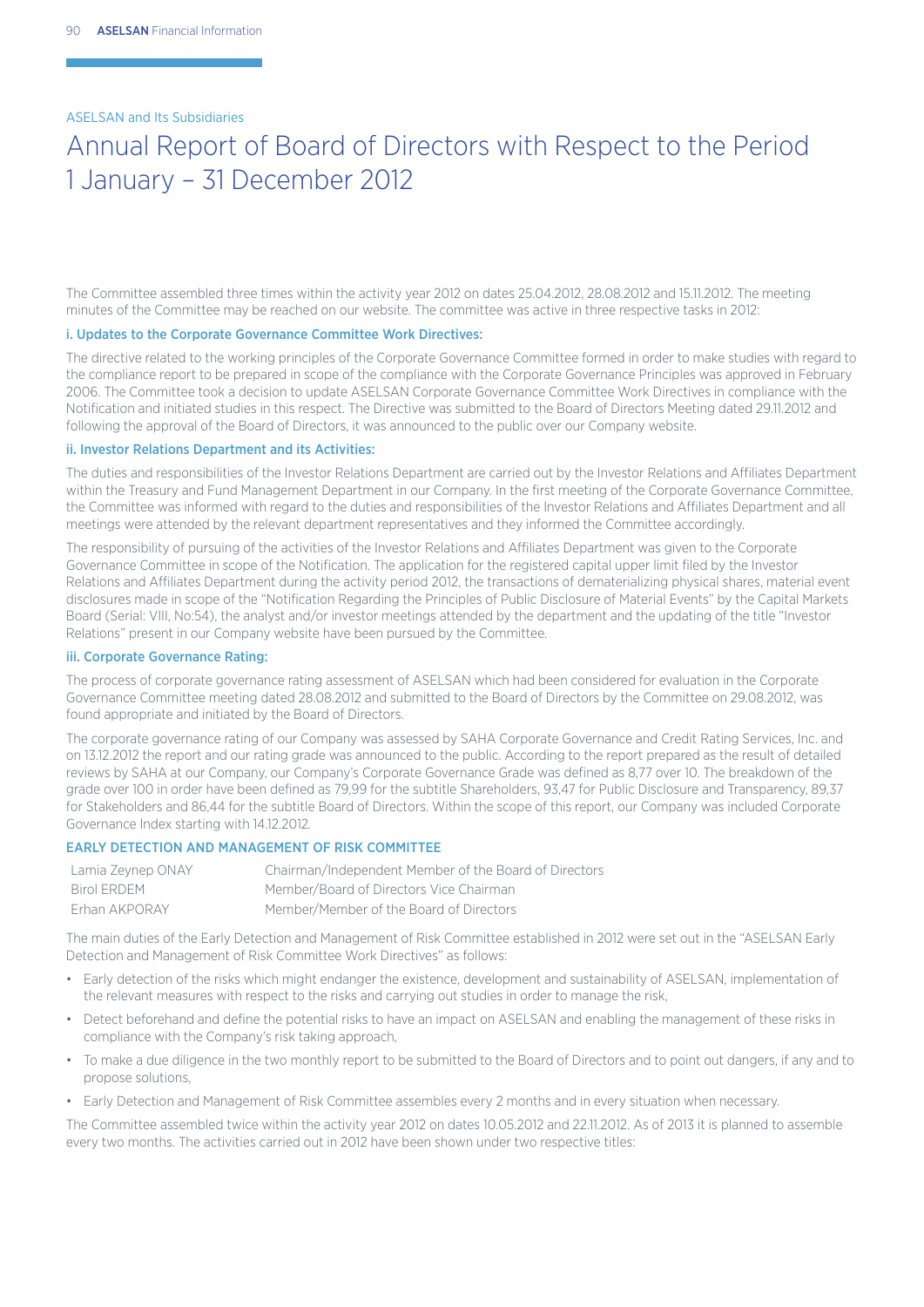## Annual Report of Board of Directors with Respect to the Period 1 January – 31 December 2012

#### i. Preparation of the Early Detection and Management of Risk Committee Work Directives:

The Committee which was established in 2012 prepared the directive regarding its working principles and submitted it to the Board of Directors and following the approval of the Board of Directors the directive went into effect in November 2012.

#### ii. Risk Management System Studies:

In scope of the studies carried out by the Committee, the risks which ASELSAN might be exposed have been classified under five groups, namely, Strategic Risks, Operational Risks, Managerial Risks, Financial Risks and External Factors. Furthermore, in order to maintain a more efficient risk management, each risk has been divided into groups and therefore sub risk groups have been defined. The inventory related to the risks which might prevent ASELSAN to reach its targets has been determined within the direction of ASELSAN top management views and proposals and has been prioritized. A "Corporate Risk Inventory Report" comprising ASELSAN's critical risks and defining information pertaining to these risks has been prepared to be presented in the Board of Directors Meeting dated January 2013. Apart from this, the preparation of "Corporate Risk Assessment Report" and its submission to the information of the Board of Directors with 2 monthly periods is being planned.

#### 18. Risk Management and Internal Control Mechanism

The Internal Audit and Assessment Board (IAAB) formed connected to the Board of Directors in order to evaluate the risk management, control and corporate governance processes and to improve their efficiencies, audit the Company departments and processes pursuant to the annual plans and reports their founding to the Board of Directors regularly. Continuous studies are being carried on in order to increase and improve the efficiency of the system.

Furthermore, within 2012, an Early Detection and Management of Risk Committee was established pursuant to the Turkish Code of Commerce and Notification of Corporate Governance Principles. The committee reports to the Board of Directors.

#### 19. Strategic Objectives of the Company

The Board of Directors is the top level body to take strategic decisions and to execute and represent. As per the articles of association of the Company, the Board of Directors is responsible to determine the strategy plans and control their implementations. The Strategic Plan is prepared to include the period of five years and updated every year. In the Strategic Plan, new period targets are defined by considering the developments in Turkey and the world in particular pertaining to the defense industry along with the target realizations of the previous year. Following the approval of the Strategic Plan, work plans are prepared and top level targets are detailed in these work plans and they are implemented after being associated with the budget and investment plan. To what extent the Company reached the defined targets are instantly monitored over the Information Management System and controlled monthly by the Board of Directors and the General Manager. The updated versions of the mission and vision have been announced to the public through our Company website.

### 20. Financial Rights

Monthly remunerations provided to our Members of the Board of Directors are determined by the General Assembly and no other benefits are granted apart from the monthly remuneration. Pursuant to the resolution taken at the 37th Ordinary General Assembly held on 30.03.2012, the Members of the Board of Directors, Managing Members and the Members of the Board of Auditors are paid TL 2.000 per month. As for the determination of the financial rights of the board members, no reward system is applied to reflect the Company performance and which is based on the performance of the Members of the Board of Directors.

No Member of the Board of Directors or Director has been provided with loans or credits by our Company.

The remuneration principles for the Board of Directors and the Senior Managers of the Company have been formed and the shareholders were provided with this information at the Ordinary General Assembly Meeting held in 2012 and it was announced to the public through our website.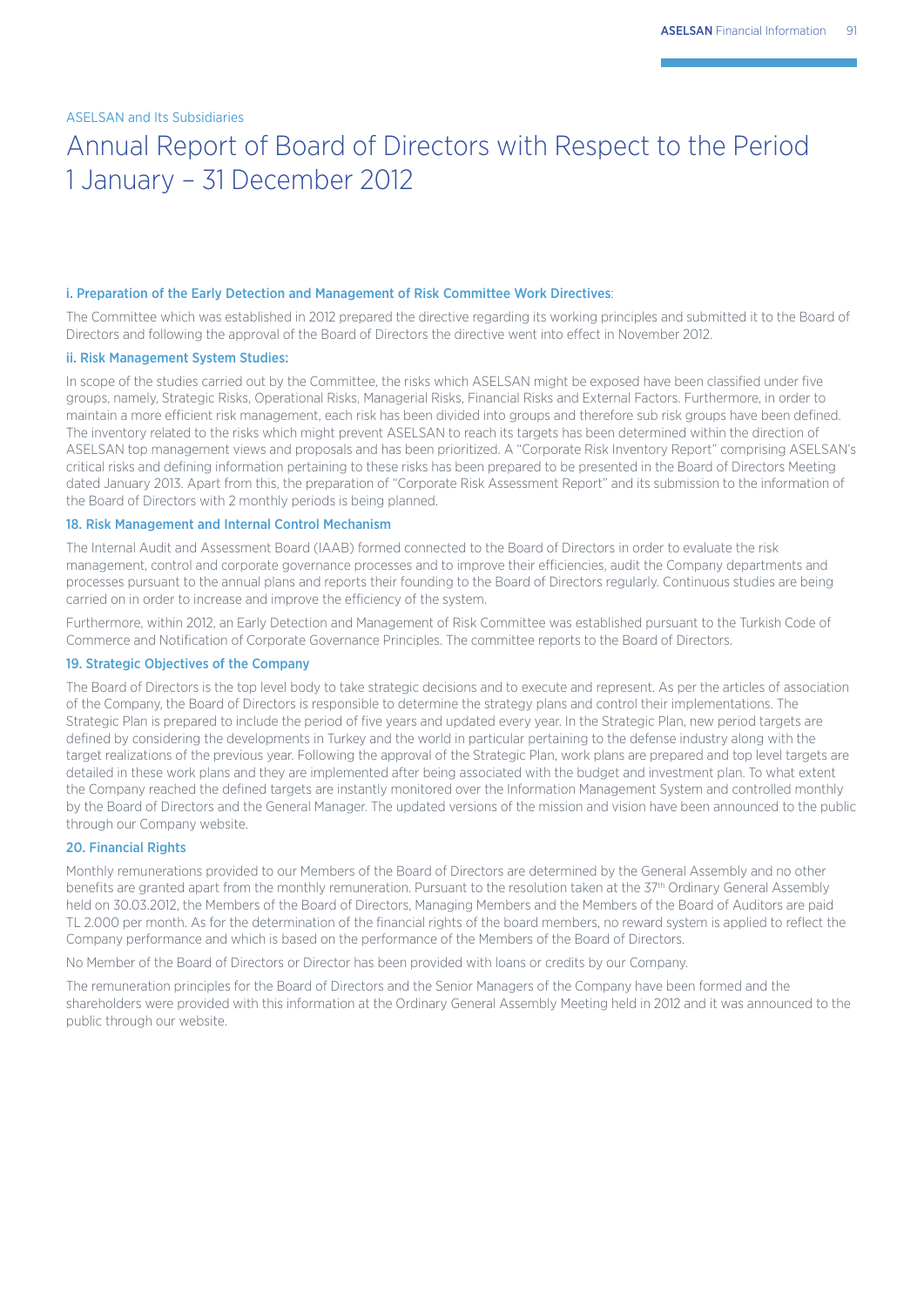## Annual Report of Board of Directors with Respect to the Period 1 January – 31 December 2012

The Remuneration Policy of our Company has assumed the idea of protecting the remuneration structure which;

- has adopted the motto "equal pay for equal work" as a principle,
- $\cdot$  takes the added value created for ASELSAN as the basis.
- $\cdot$  is fair.
- is objective,
- is comprehensible by the employees and manageable,
- protects the balance in the Company,
- competes with local and foreign markets,
- is developed by considering the economic status of the Company and industry tendencies

and revising it as per the daily requirements in order to support the retaining of the competent, loyal and highly motivated talents which ASELSAN needs in order to realize its strategies arising pertaining to its vision and mission.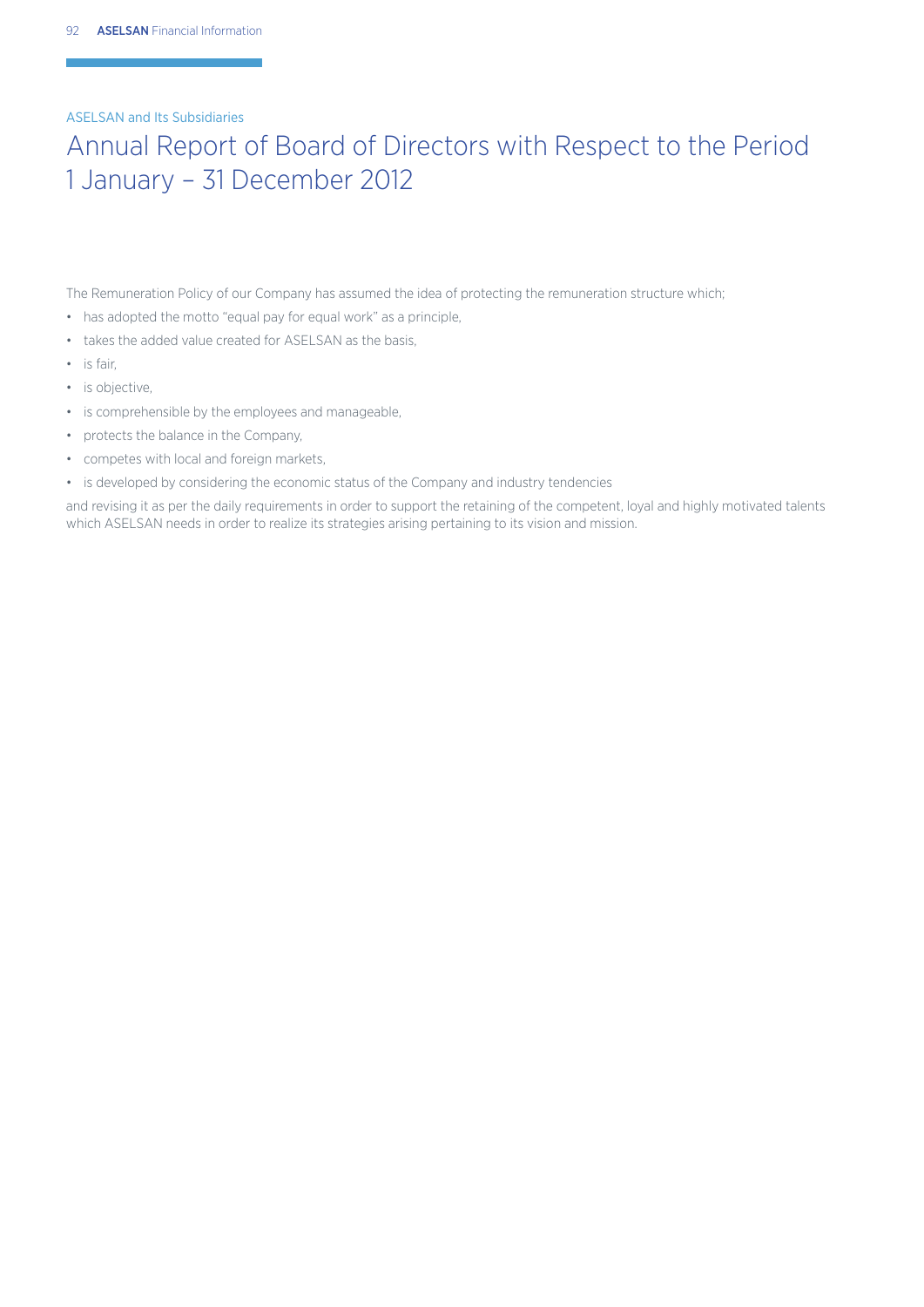# Annual Report of Board of Directors with Respect to the Period 1 January – 31 December 2012

#### Statement of Independence

To the Board of Directors of ASELSAN Elektronik Sanayi ve Ticaret A.Ş.;

I hereby agree, represent and undertake that I comply with the regulations of the Capital Market Board related to Independence Board Membership and with the criteria determined for Independence Board Membership within the scope of Corporate Governance Principles.

I hereby submit this to the knowledge of the Board of Directors, shareholders and all relevant parties.

Sincerely yours,

Prof. Dr. Nalil Sanaslan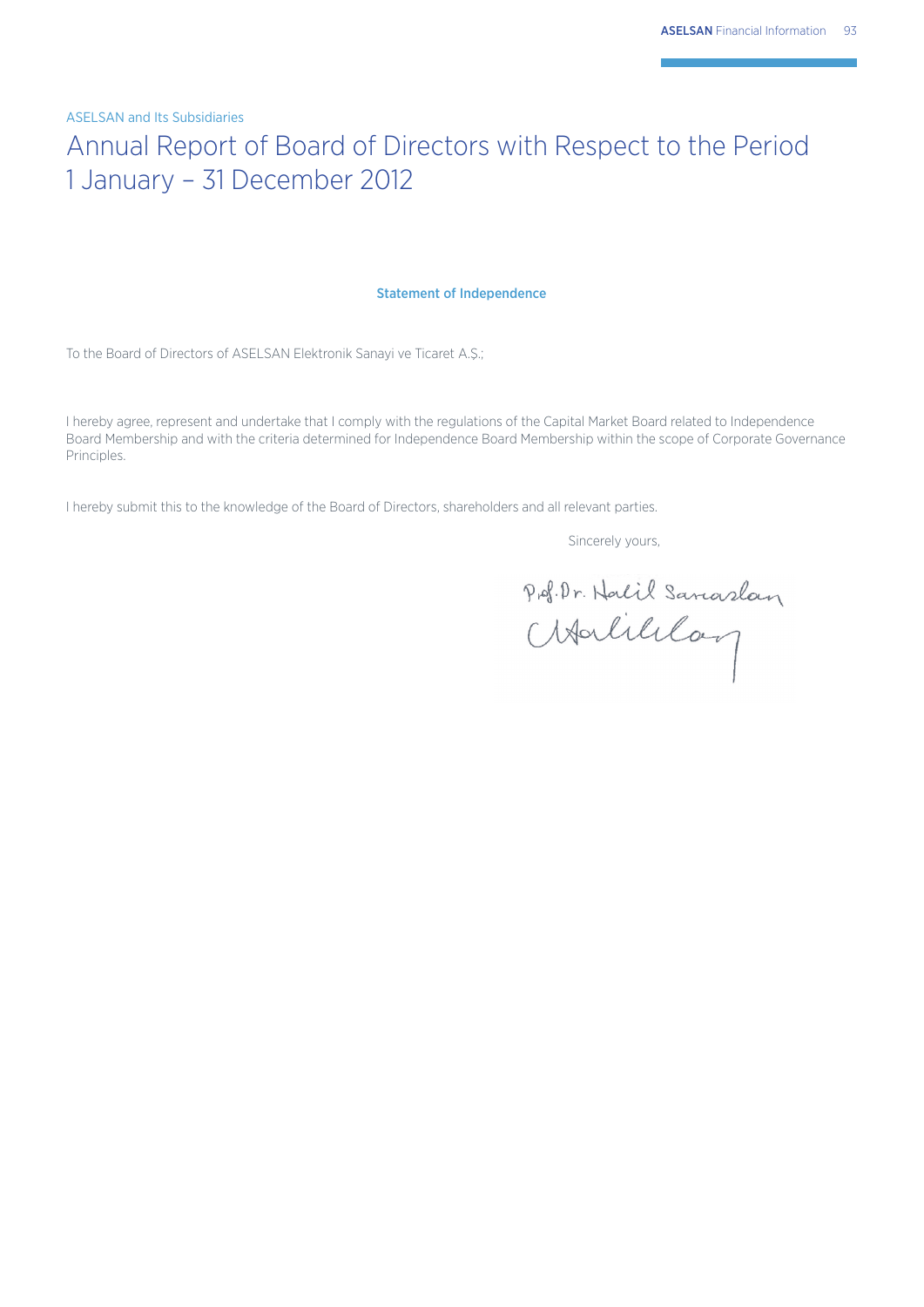## Annual Report of Board of Directors with Respect to the Period 1 January – 31 December 2012

#### Statement of Independence

To the Board of Directors of ASELSAN Elektronik Sanayi ve Ticaret A.Ş.;

I hereby agree, represent and undertake that I comply with the regulations of the Capital Market Board related to Independence Board Membership and with the criteria determined for Independence Board Membership within the scope of Corporate Governance Principles.

I hereby submit this to the knowledge of the Board of Directors, shareholders and all relevant parties.

Sincerely yours,

Dog. Dr. 2mygg Dray